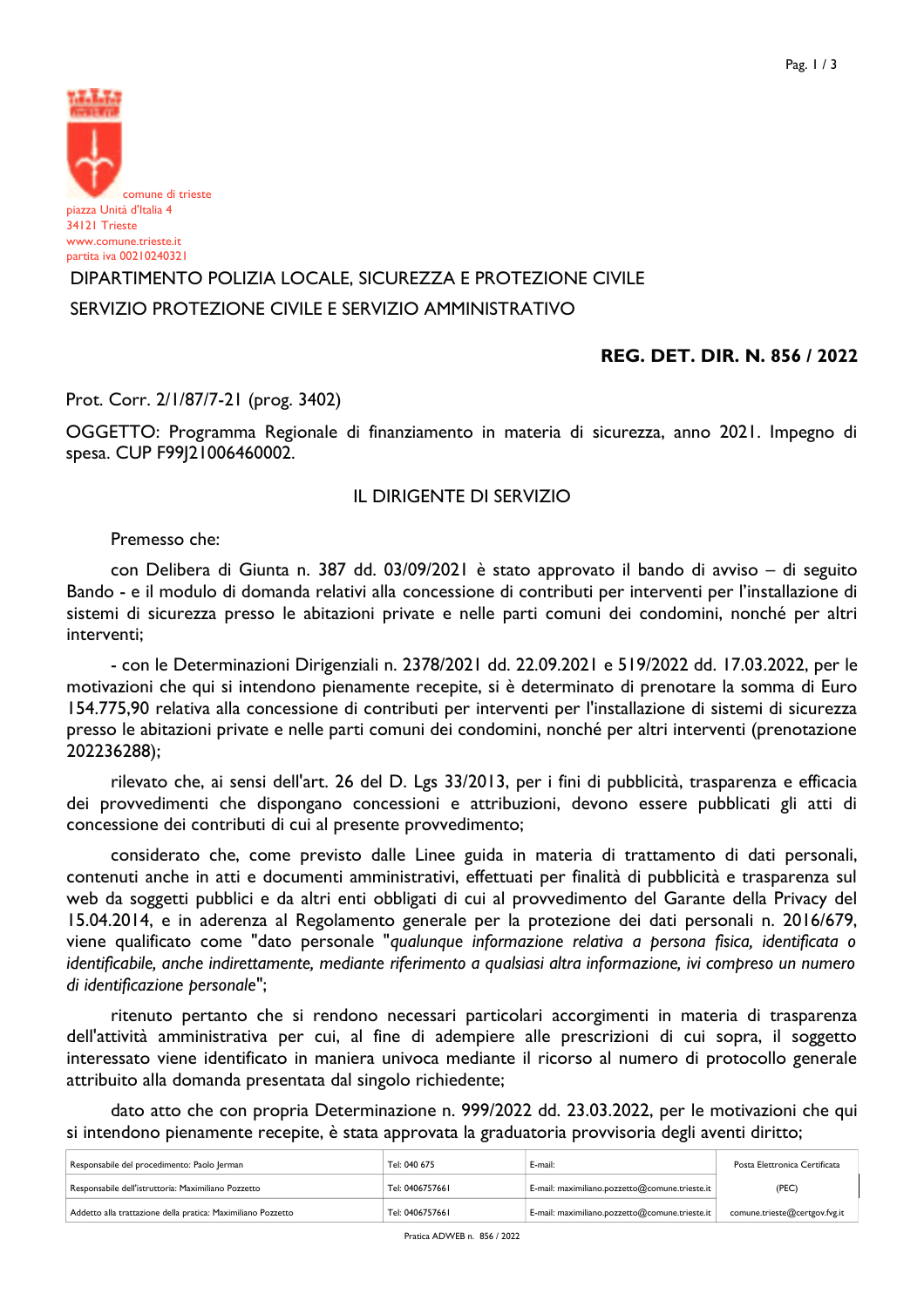ritenuto di procedere alla redazione della graduatoria definitiva, di cui all'allegato sub I alla presente Determinazione del quale forma parte integrante e sostanziale;

dato atto che la somma degli importi concedibili a tutti gli aventi diritto è pari ad Euro 138.485,75;

rilevato che l'importo messo a disposizione quale contributo è superiore a quanto erogabile sulla base delle domande presentate;

ritenuto pertanto di procedere all'impegno dell'importo di Euro 138.485.75, mantenendo in essere la prenotazione 202236288 per la somma residua al fine di consentire l'erogazione del contributo ad ulteriori domande che venissero presentate ovvero per la restituzione alla Regione delle somme che non dovessero venir erogate;

### dato atto che:

- con Delibera Consiliare n. 8 dd. 31.03.2021 è stato approvato il Bilancio di Previsione 2021/2023 dell'Ente nonché il Documento Unico di Programmazione 2021/2023;

- con Delibera Giuntale n. 283 del 01/07/2021 è stato adottato il Piano Esecutivo di Gestione/Piano della Prestazione 2021-2023 e il Piano dettagliato degli Obiettivi 2021;

- il Comune di Trieste si trova in esercizio provvisorio ai sensi dell'art. 163, commi 3 e 5, del D.Lgs. 267/2000 così come modificato dal D.Lgs. 126/2014;

- ai sensi degli artt. 163 e 183, del D. Lgs. 267/2000, come aggiornato dal D. Lgs. 126/2014 e succ. mod. e con riferimento al al Principio contabile di cui all'allegato 4/2, puntl 8.11 e 9.2.14, del D.Lgs II8/2011, nel corso dell'esercizio provvisorio, per garantire la prosecuzione o l'avvio di attività soggette a termini o scadenza, il cui mancato svolgimento determinerebbe danno per l'ente, è consentito l'utilizzo delle quote vincolate dell'avanzo di amministrazione sulla base di una relazione documentata del dirigente competente;

- con Delibera Giuntale n. 56/2022 dd. 24.02.2022 è stato approvato l'utilizzo delle quote vincolate dell'avanzo di amministrazione, tra cui quelle necessarie alla procedura in parola;

- risulta necessario procedere all'impegno di spesa per Euro 138.485.75 (prenotazione 202236288) finanziati con avanzo vincolato già contributo regionale (4CR) di cui all'accertamento 3439/2021;

- ai sensi del comma 8 dell'art. 183 del D.Lgs. 267/2000 e s.m.i. - TUEL, il programma dei conseguenti pagamenti dell'impegno di spesa di cui al presente provvedimento è compatibile con i relativi stanziamenti di cassa del bilancio e con le regole di finanza pubblica in materia di "pareggio di bilancio", introdotte dai commi 707 e seguenti dell'art. I della Legge n. 208/2015 (c.d. Legge di stabilità  $2016$ ;

vista la Determinazione del Sindaco n. 5833/2019 dd. 18.12.2019 di conferimento dell'incarico di Dirigente del Servizio Protezione Civile e Servizio Amministrativo del Dipartimento Polizia Locale, Sicurezza e Protezione Civile;

dato atto che - nei confronti dello scrivente - non ricorrono nel caso di specie motivi di incompatibilità o di conflitto di interesse ai sensi della vigente normativa in materia di contrasto alla corruzione;

visto il Regolamento di Contabilità del Comune di Trieste;

espresso il parere di cui all'art.147 bis del D.Lgs. n. 267/2000, in ordine alla regolarità e correttezza amministrativa;

visto l'art. 107 del D.Lgs. n. 267/2000;

visto l'art. 131 del vigente Statuto Comunale;

| Responsabile del procedimento: Paolo Jerman                  | Tel: 040 675    | E-mail:                                        | Posta Elettronica Certificata |
|--------------------------------------------------------------|-----------------|------------------------------------------------|-------------------------------|
| Responsabile dell'istruttoria: Maximiliano Pozzetto          | Tel: 0406757661 | E-mail: maximiliano.pozzetto@comune.trieste.it | (PEC)                         |
| Addetto alla trattazione della pratica: Maximiliano Pozzetto | Tel: 0406757661 | E-mail: maximiliano.pozzetto@comune.trieste.it | comune.trieste@certgov.fvg.it |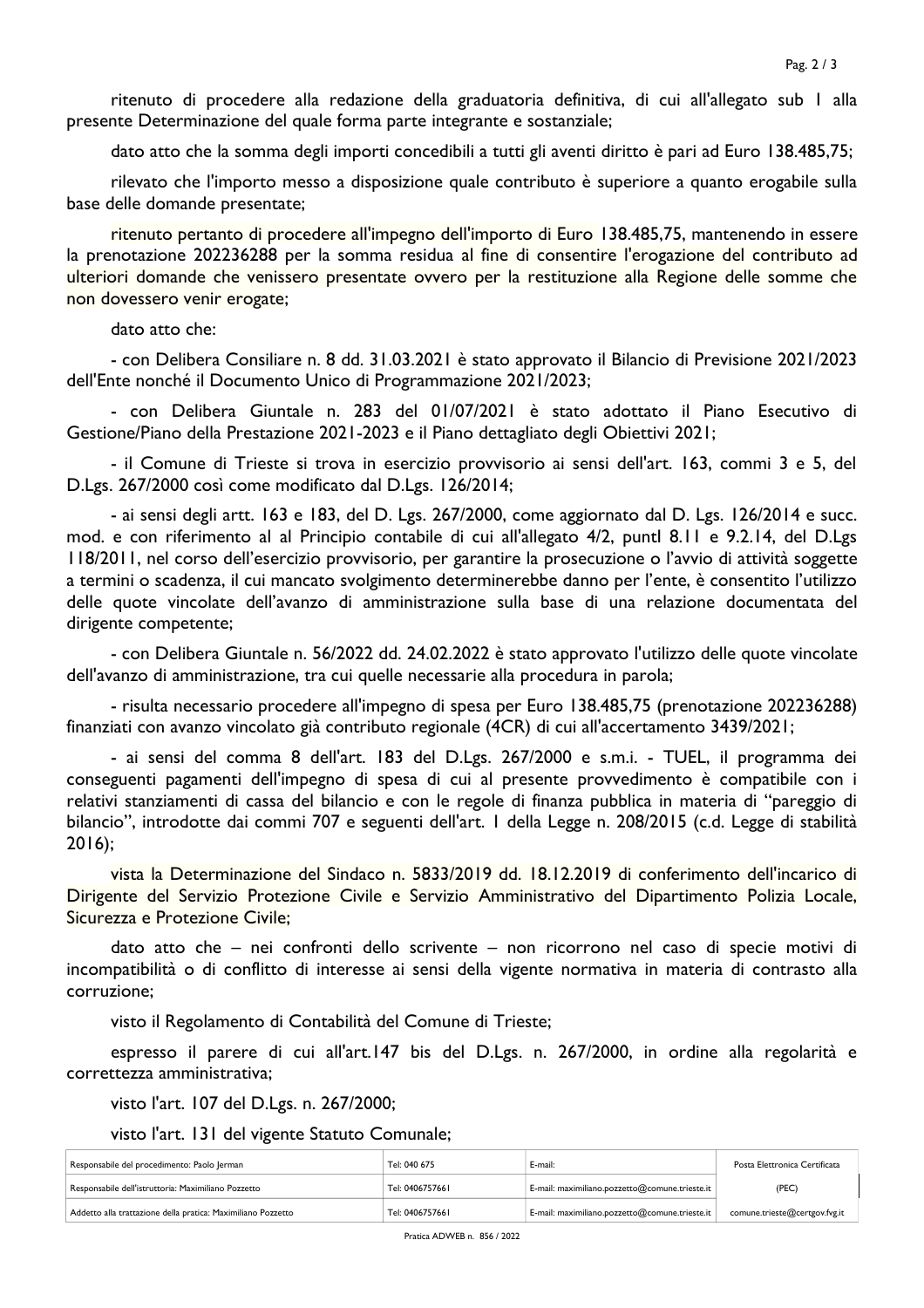## **DETERMINA**

di approvare la graduatoria definitiva degli aventi diritto, allegata sub I alla presente Determinazione della quale forma parte integrante e sostanziale;

di dare atto che, per le motivazioni di tutela dei dati personali riportate in premessa, il soggetto interessato viene identificato in maniera univoca mediante il ricorso al numero di protocollo generale attribuito alla domanda presentata dal singolo richiedente;

di dare atto che l'importo da liquidare al singolo richiedente è pari all'importo indicato a fianco del rispettivo numero di protocollo generale;

di dare atto che l'obbligazione giuridicamente perfezionata verrà a scadenza nell'anno 2022 per Euro 138.485,75;

di dare atto che il cronoprogramma dei pagamenti per la spesa in argomento sarà il seguente: anno 2022: Euro 138.485.75:

di autorizzare la liquidazione dei contributi ai singoli richiedenti;

di dare atto che, ai sensi del D. Lgs. 14 marzo 2013 n. 22 in materia di trasparenza, si procederà alla pubblicazione dei dati previsti sul sito istituzionale dell'Amministrazione;

di apportare le seguenti variazioni alla prenotazione di seguito elencata:

|      | Anno   Impegno/Pren.   Sub | Descrizione                                                                                                            | Cap | Importo | Segno<br>Variazione | <b>Note</b> |
|------|----------------------------|------------------------------------------------------------------------------------------------------------------------|-----|---------|---------------------|-------------|
| 2022 | 20220036288                | Programma Regionale di finanziamento in materia di sicurezza 01102200 138.485,75 -<br>2021 - FIN AV VIN GIA' CONTR REG |     |         |                     |             |

di impegnare la spesa complessiva di euro 138.485,75 al capitolo di seguito elencato:

| Anno | Cap      | Descrizione                                                                                                                                                          | CE | V livello                        | Programma | Progetto | D/N | Importo | <b>Note</b>                                                                                                  |
|------|----------|----------------------------------------------------------------------------------------------------------------------------------------------------------------------|----|----------------------------------|-----------|----------|-----|---------|--------------------------------------------------------------------------------------------------------------|
| 2022 | 01102200 | CONTRIBUTI A<br><b>FAMIGLIE PER</b><br>L'ACQUISTO,<br><b>INSTALLAZIONE</b><br>ED ATTIVAZIONE<br>DI SISTEMI DI<br><b>SICUREZZA</b><br>PRESSO LA CASA<br>DI ABITAZIONE |    | $02254$ $ $ U.2.03.02.01.<br>001 | 00006     | 06003    | N   |         | 138.485,75 2022: Euro 138.485,75<br>finanziati con con avanzo<br>vincolato già contributo<br>regionale (4CR) |

Allegati:

graduatorie definitive.pdf

## **IL DIRIGENTE DI SERVIZIO** Paolo lerman

Trieste, vedi data firma digitale

Documento sottoscritto con firma digitale (ex art. 24 del D.L.vo 82/2005 e s.m.i.)

| Responsabile del procedimento: Paolo Jerman                  | Tel: 040 675    | E-mail:                                        | Posta Elettronica Certificata |
|--------------------------------------------------------------|-----------------|------------------------------------------------|-------------------------------|
| Responsabile dell'istruttoria: Maximiliano Pozzetto          | Tel: 0406757661 | E-mail: maximiliano.pozzetto@comune.trieste.it | (PEC)                         |
| Addetto alla trattazione della pratica: Maximiliano Pozzetto | Tel: 0406757661 | E-mail: maximiliano.pozzetto@comune.trieste.it | comune.trieste@certgov.fvg.it |

Pratica ADWEB n. 856 / 2022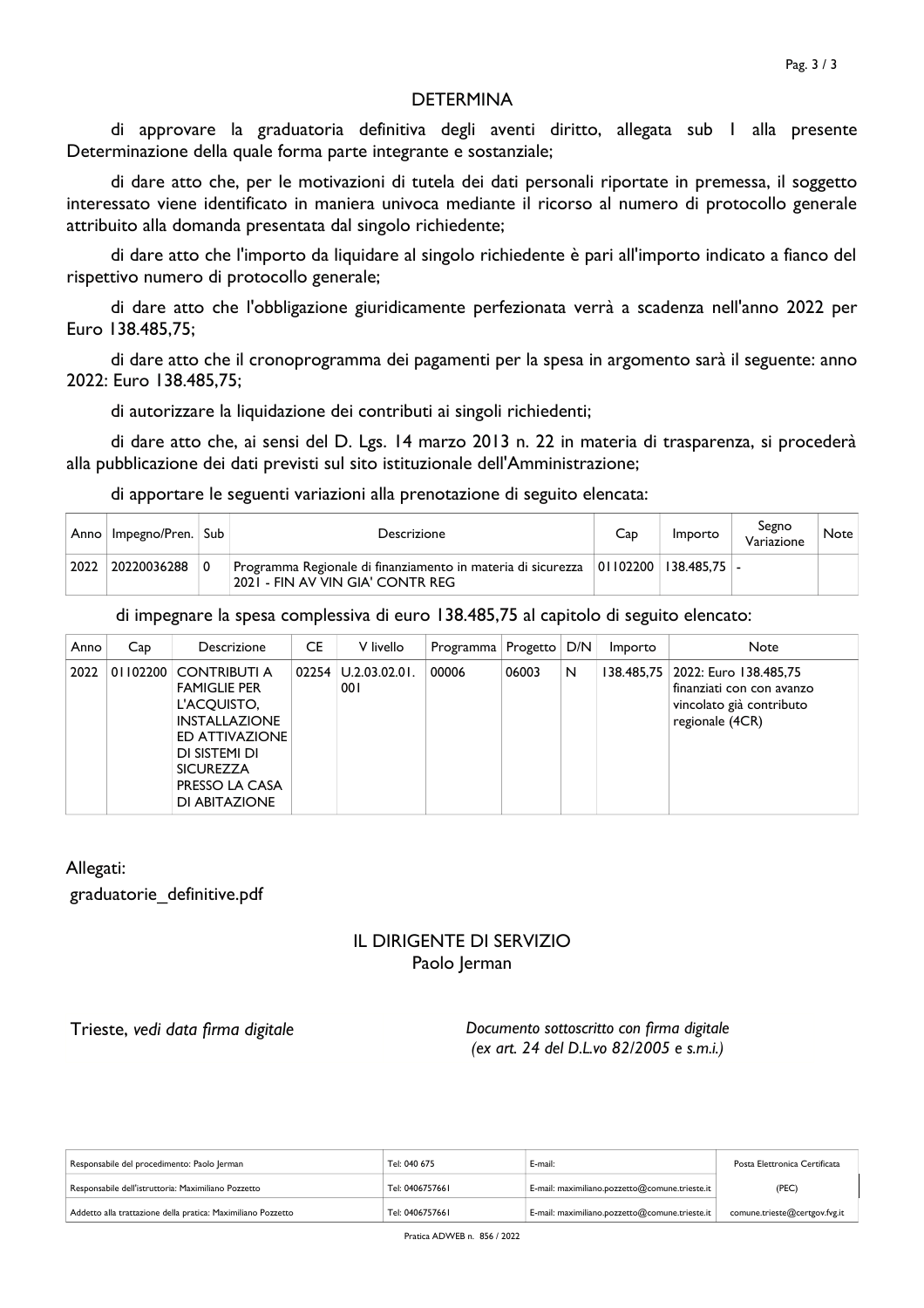# Elenco firmatari

*ATTO SOTTOSCRITTO DIGITALMENTE AI SENSI DEL D.P.R. 445/2000 E DEL D.LGS. 82/2005 E SUCCESSIVE MODIFICHE E INTEGRAZIONI*

#### Questo documento è stato firmato da:

*NOME: PAOLO JERMAN CODICE FISCALE: \*\*\*\*\*\*\*\*\*\*\* DATA FIRMA: 09/05/2022 15:16:06*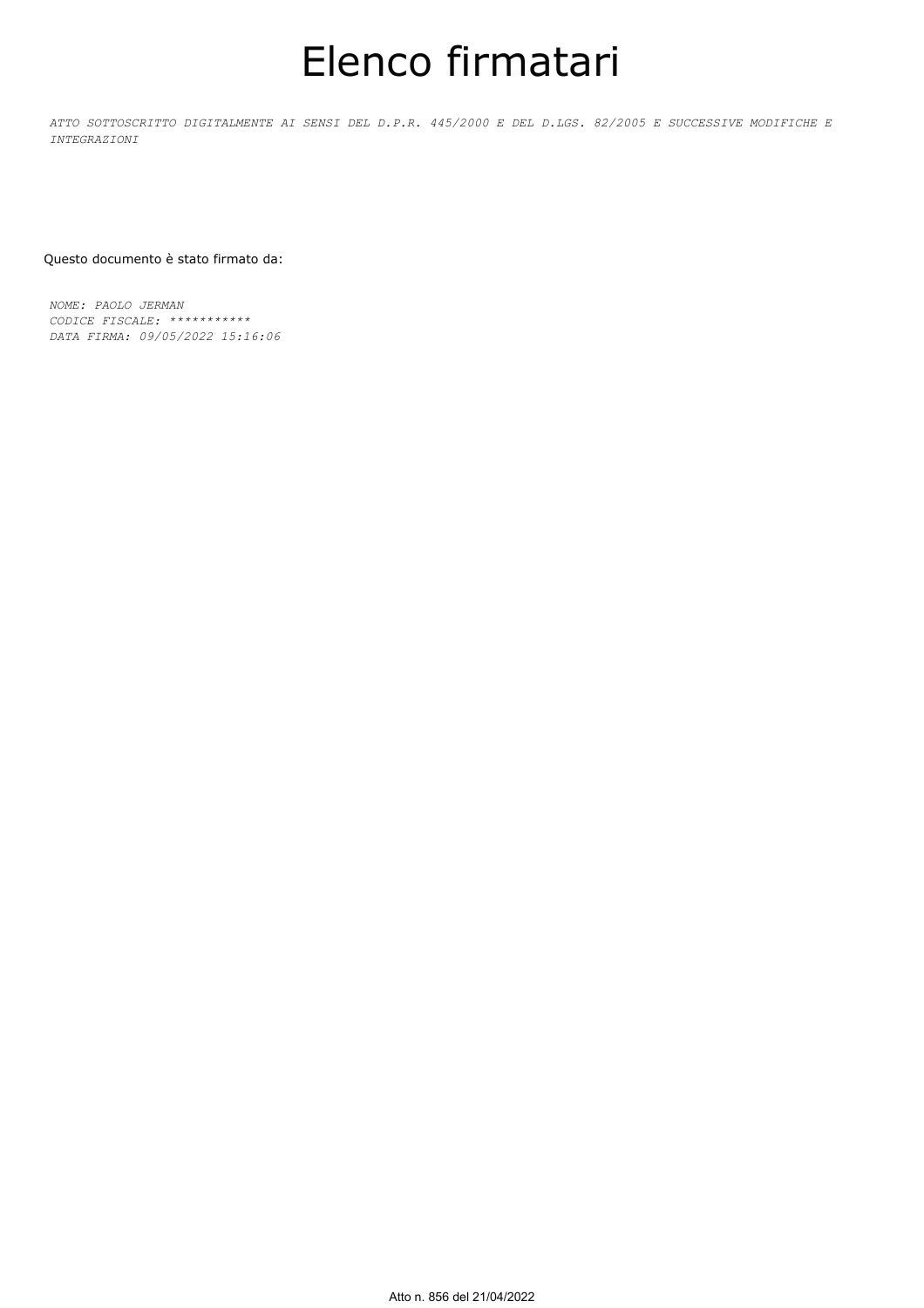

# DIPARTIMENTO POLIZIA LOCALE, SICUREZZA E PROTEZIONE CIVILE SERVIZIO PROTEZIONE CIVILE E SERVIZIO AMMINISTRATIVO

## REG. DET. DIR. N. 856 / 2022

OGGETTO: Programma Regionale di finanziamento in materia di sicurezza, anno 2021. Impegno di spesa. CUP F99J21006460002. Prot. 2/1/87/7-21 (prog. 3402)

## Allegati:

graduatorie\_definitive.pdf

## Si assegnano ai dati contabili sottoindicati i seguenti numeri:

| Progr.         | Numero          | Dato<br>Contabile | E/S | Anno | Impegno/<br>Accertamento | Sub | Capitolo | Importo        | Segno | <b>CE</b> | V livello            | Descrizione                                      | D/N |
|----------------|-----------------|-------------------|-----|------|--------------------------|-----|----------|----------------|-------|-----------|----------------------|--------------------------------------------------|-----|
|                | 170213          | Variazione        | S   | 2022 | 20220036288              | 0   | 01102200 | 138.485,<br>75 | ٠     | 02254     |                      |                                                  | N   |
| $\overline{2}$ | 2022003<br>7155 | Impegno           | S   | 2022 |                          | 0   | 01102200 | 138.485,<br>75 |       | 02254     | U.2.03.02.<br>01.001 | Contributi<br>agli<br>investimenti<br>a Famiglie | N   |
|                |                 |                   |     |      |                          |     |          |                |       |           |                      |                                                  |     |

## Lista delle transazioni elementari associate ai movimenti contabili:

| Progr. | Transazione elementare                   | Vincolo | Note  |
|--------|------------------------------------------|---------|-------|
|        | 0301U20302010010318000000000000000000004 |         |       |
|        | 0301U203020100103180000F99J210064600024  | 4CR     | FPV:0 |
|        |                                          |         |       |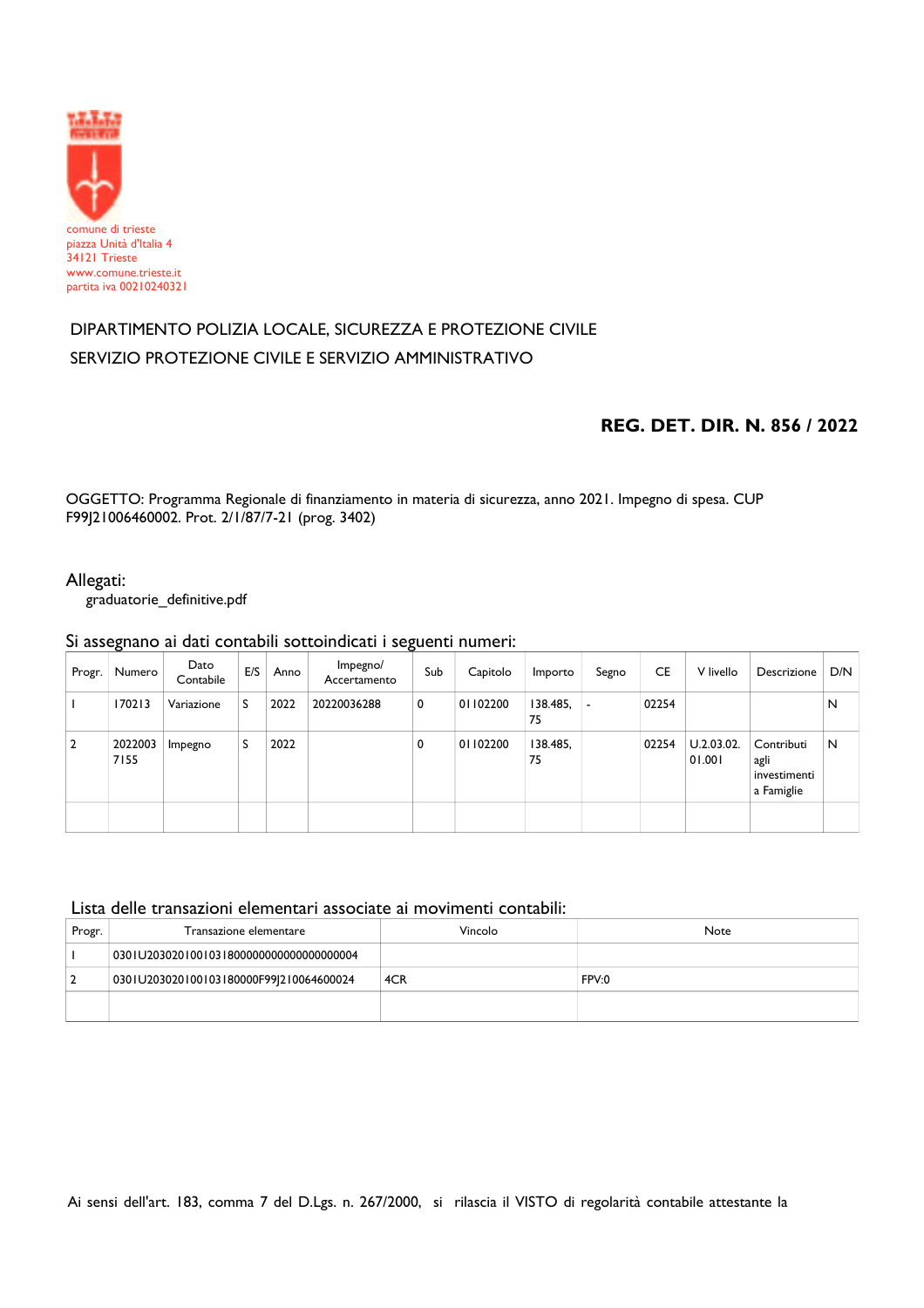### copertura finanziaria.

Ai sensi del punto 5.3 del principio contabile concernente la contabilità finanziaria (Allegato 4/2 al D.Lgs. 118/2011), qualora la presente determinazione approvi spese d'investimento, si attesta che la copertura finanziaria è conforme a quanto indicato nel dispositivo.

> LA DIRIGENTE DEL SERVIZIO **GESTIONE FINANZIARIA,** FISCALE ED ECONOMALE dott.ssa Giovanna Tirrico

Trieste, vedi data firma digitale

Documento sottoscritto con firma digitale (ex art. 24 del D.L.vo 82/2005 e s.m.i.)